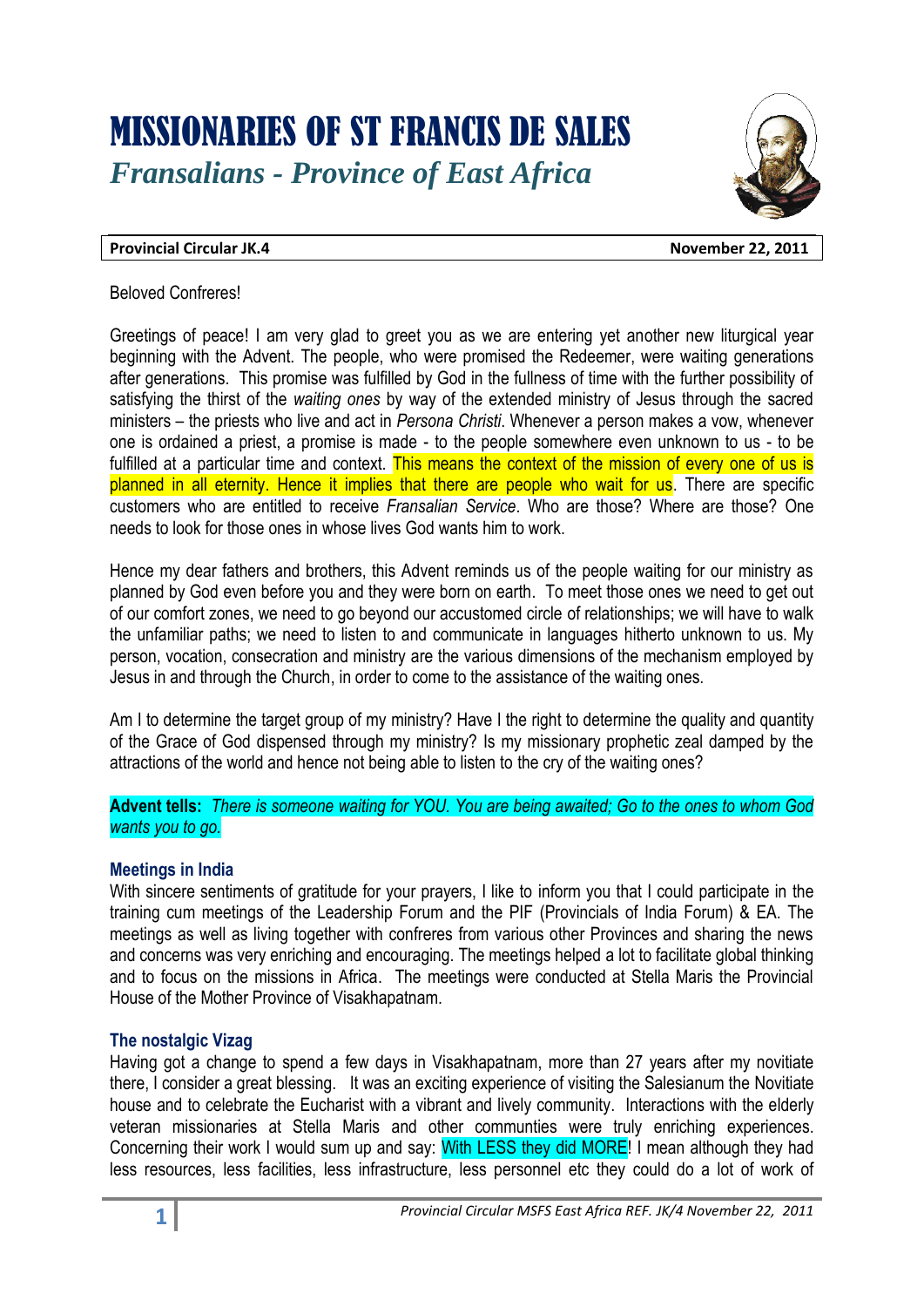evangelization. It is a clear indication that the quality and extent of our missionary work does not depend primarily on what we have but on what we are and our good will to do.

Sincere appreciation and thanks to Rev. Fr. Simon Paicatt the Provincial and all the members over there for the warm hospitality, care and concern.

I also express my sincere thanks to Fr. Sunny Mattathil for being the Provincial Vicar during my absence from East Africa.

# **Visit to Uganda**

Although for a very short time, according to the schedule, I was very happy visit our two missions in Uganda, in the Archdiocese of Tororo. Our confreres Fr. Sebastian Nirappel and Fr. Francis Kallikat are doing very well in the apostolate entrusted to the in the parishes of Osia and Agururu respectively. The church construction at Osia is nearing completion. It was my first ever visit to Agururu too. I also had the opportunity to meet **His Grace Denis Lote Kiwanuka**, the Archbishop of Tororo. He was full of appreciation for the services our confreres render and he reminded me of his repeated request to provide more priests and to take up new parishes in his Archdiocese.

#### **New Provincial: English Province**

From the communiqué given by Fr. Agnelo Fernandes our Superior General the English province has a new Provincial in the person of **Rev. Fr. Terry McGrath**. Fr Terry McGrath at present is the Retreat Director of Parkside House at Harrogate in North Yorkshire. He will assume charge of his responsibility from January24, 2012. We wish him every blessing in this new ministry of leadership.

On behalf of East Africa province and very personally I thank **Rev. Fr. Martin Griffin** the outgoing Provincial of English Province. We remember with gratitude his genuine concern and interest for the missions in East Africa. May God bless you.

#### **New Mission Suprior Mozambique**

**Rev. Fr. Paul Camilo Dominic Gonsalves** is the new Mission Superior for the Mission of Mozambique for Missionaries of St. Francis de Sales in Mozambique. We wish him every blessing in the new task assigned to him there. I also take this oprportuntiy to thank very sicnerely **Rev. Fr. Alex Tigga** the outgoing Mission Suprior of Mozambique for his being close to us in prayer and in all our joint efforts.

#### **Welcome to East Africa**

**Rev. Fr. Joseph Vettukattil MSFS** from the South West India province has volunteered to render his services to African Mission initially for a period of three years. He was ordained in the year 1979 and was working mostly in the missions in Kerala and Andhra in South India. He arrived in Dar es Salaam on November 15. Soon he will be attending one month intensive Swahili language course at LCI Arusha. We extent a very hearty welcome to Fr. Joseph Vettukattil and wish him very fruitful and fulfilling ministry in East Africa.

#### **Fransalian Code of Ethics**

You have already received by email the text of the promulgated Code of Ethics for the MSFS. As Rev. Fr. Thomas Cherukat had shared with us during the Provincial Congress, many matters concerning the significance of the same, I request each community to take a print out and study the document personally, in community and Apostolic Community. The purpose of the study is to understand the mind of the document and to realize its serious implications. As members of East Africa Province we need to contextualize the document by inserting matters relevant in our situation and life. Your insights, findings, observations, suggestions etc should reach the office of the Provincial by the end of April 2012.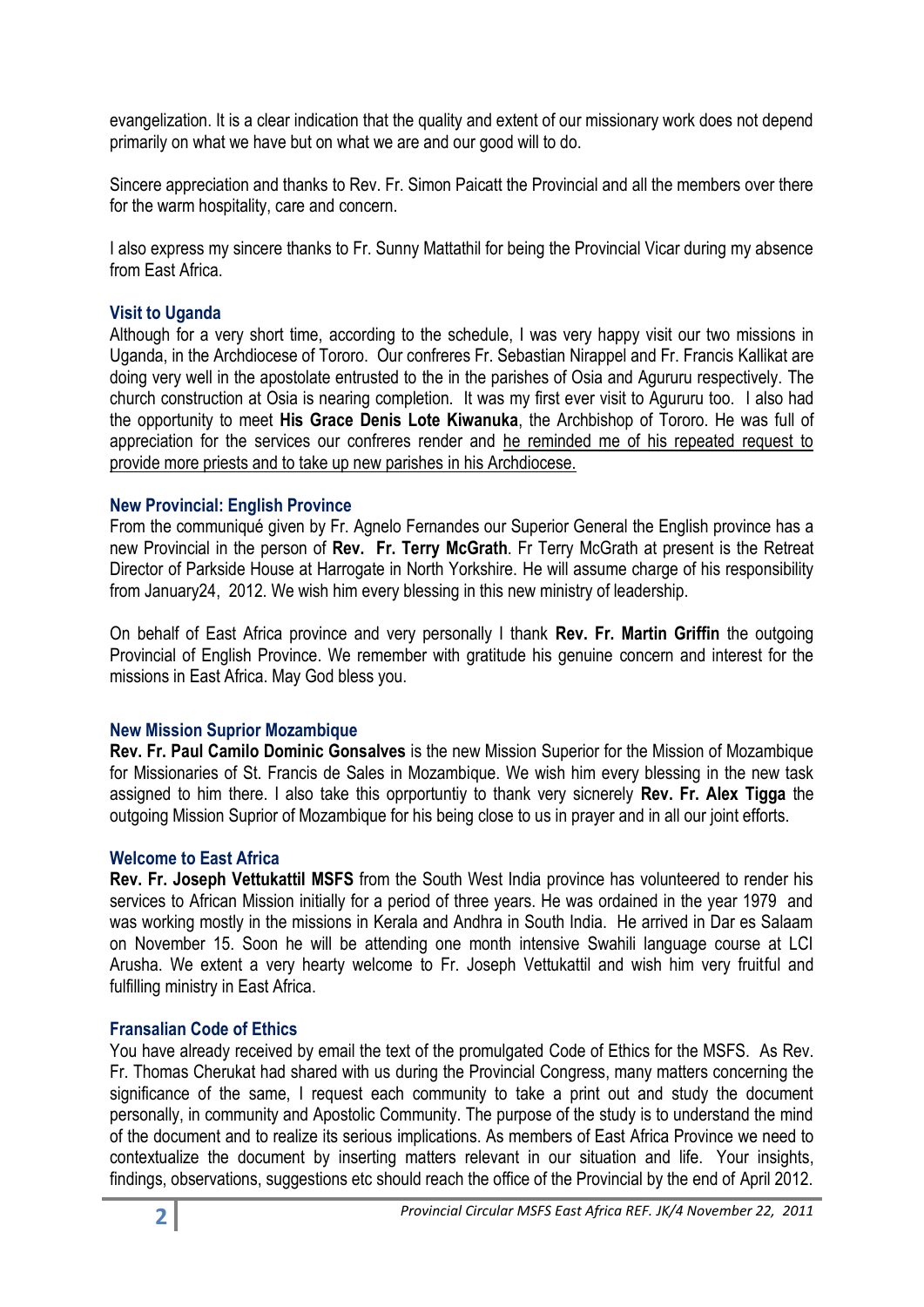# **Jubilee celebrations 175 & 25 Years!**

The year 2013 is the Jubilee year! 175 years of MSFS Foundation and 25 years of MSFS presence in East Africa! As we have decided to celebrate it meaningfully we need to do a lot of preparations. We have decided to constitute a preparatory committee who would work out the modalities of the preparations and the celebrations.

# *The committee consists of:*

- 1. Fr. Zachariah Burofero
- 2. Fr. Tomy Kattikanayil
- 3. Fr. Sunny Vettickal
- 4. Fr. Stephen Ubadesi
- 5. Fr. Sheejan Kallarakkal
- 6. Fr. Sebastian Williams
- 7. Fr. Sebastian Kuzhuppil
- 8. Fr. Reji Pendanath (Convener)
- 9. Fr. Matthew Chavely
- 10. Fr. Jomet Kollapallil
- 11. Fr. Johnson Pathiyil
- 12. Fr. Johnson Napoleon
- 13. Fr. Johnson Kallidukil (Chair Person)

The convener is to initiate as early as possible contact with all the members and to exchange ideas even before the formal meeting is held. The first formal meeting of the committee is to be held at least by March 31, 2012. Jubilee year celebration is a time of special blessings for us. Every confrere and every community is an integral part of the celebration and its preparation. Each one is welcomed to share your ideas directly to the Convener.

# **Revising the Provincial Statutes**

The process of revising the provincial statutes is to be resumed. The council has constituted a new committee consisting of following persons for revising the provincial status.

- 1. Fr. Johnson Pathiyil (convener and chair person)
- 2. Fr. Thomas Kochalumchuvattil
- 3. Fr. Zachariah Burofero
- 4. Fr. Antony Samy Sebastian
- 5. Fr. Tomy Kattikanayil

The committee is expected to present the first draft of the entire Statutes latest by June 2012.

#### **Transfers and Appointments**

**Fr. Wilson Packiam** is appointed as the coordinator for the MSFS Confreres from East Africa Province in Europe.

**Fr. James Nedungatt** is freed from the responsibilities of being the Superior at SFS Bhavan Angamaly with effect from January 6, 2012. He is also freed from all the allied responsibilities of being at SFS Bhavan. Together with his home holidays he will be attending some renewal programs till the end of August, 2012

**Fr. Jacob Puthiyidathuchalil** who was rendering his service to the Fransalian Seminary at Ndagani is transferred from there with effect from December 9, 2011. In consultation with the Provincial Administration of EA, the decision was made in by the Regional Administration of Southern Africa Region.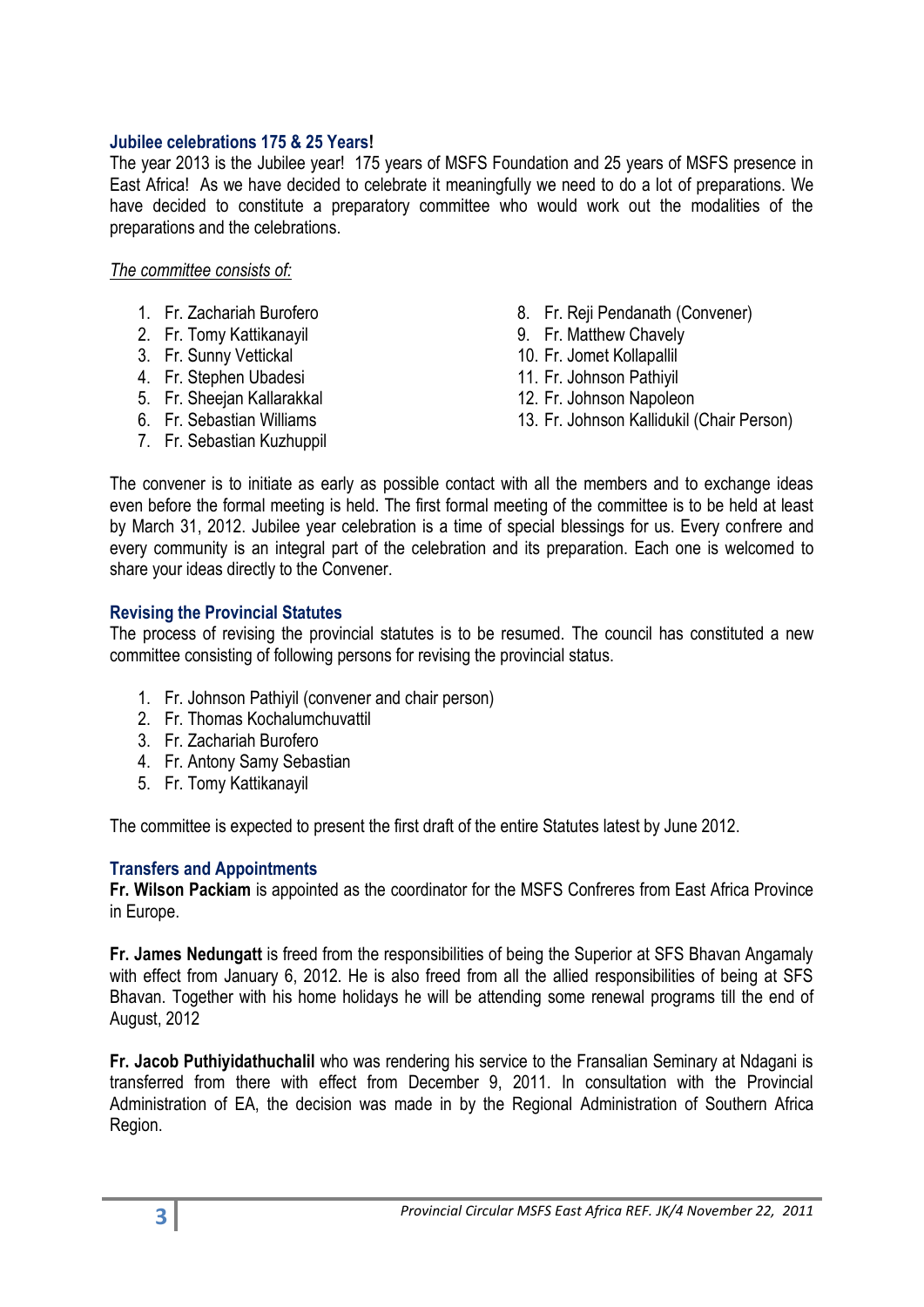**Fr. Zachariah Burofero** is to render his services to Fransalian Seminary Ndagani from December 10 to March 31, 2012.

**Fr. Joseph Vettukattil** is appointed to the Fransalian Community of Mkuza, with effect from December 24, 2011. He is also designated to be appointed as the Assistant Parish Priest in Mkuza in the Archdiocese of Dar es Salaam. He will be also rendering his services to the Novitiate by way of classes and guidance.

**Fr. Sebastian Kuzhuppil** is appointed as the Superior of the Provincial House Community with effect from November 24, 2011.

**Fr. Jose Eriyanickal** is appointed as Superior and Bursar to the SFS Bhavan Angamaly with effect from January 6, 2012. He will also hold the allied responsibilities of Vocation Promotion, mission requirements facilitation coordination etc.

**Fr. Reji Pendanath** is appointed as the Manager of Fransalian Pre & Primary School, Kigurunyembe, Morogoro with effect from December 12, 2011

# **Gratitude and Appreciation**

**Fr. Jacob Puthiyidathuchalil**: Fr. Jacob from the Southern African Region (North East India Province) was with us in East Africa during the last three years. He worked at Fransalian Seminary Ndagani as the formator and spared no efforts in recruiting the candidates. Our sincere appreciation to Fr. Jacob for his kind services to our mission. We wish him also every blessing in the days to come wherever he is. Fr. Jacob will be leaving Ndagani on December 9, 2011.

**Fr. James Nedungatt:** Fr. James was at our mission house in Angamaly during the last six years. He was all alone, courageously facing the challenging situations and rendering every necessary assistance for the mission in Africa whenever he was asked for. We appreciate very much the hard work he has done to bring up the farm and to maintain the house. It is very remarkable that Fr. James made himself totally available for pastoral ministry especially for the sacrament of reconciliation in all the parishes and retreat centers around. In the coming days we wish him happy holidays and a rejuvenating time.

**Fr. Jose Eriyanickal:** Fr. Jose served the province as the Provincial Bursar during the last six years. We have witnessed his selfless dedication to this office along with other responsibilities entrusted to him by the Congregation. He also found ample time for pastoral engagements during this time. As we thank Fr. Jose for his spirit of hard work and service, we also wish him every blessing in the new tasks entrusted to him. Fr. Jose will be leaving for India on December 20, 2011.

# **Regents' Meet**

The annual regents' meet will be on January 27 and 28 at Fransalian House Kola. Fr. Pius Kochuparampil the Councilor in charge of Formation will animate the sessions. I request all the scholastics now doing the regency to contact Fr. Pius for the detailed program.

# **Our Pledge!**

It is now almost two months since we ourselves pledged to live a new way of life according to the inspirations derived from our Provincial Congress. **The Action Plan** of the Provincial Congress was the matter of our pledge. I request each one of you to make the personal study of the action plan to live it especially beginning with those matters at the personal level.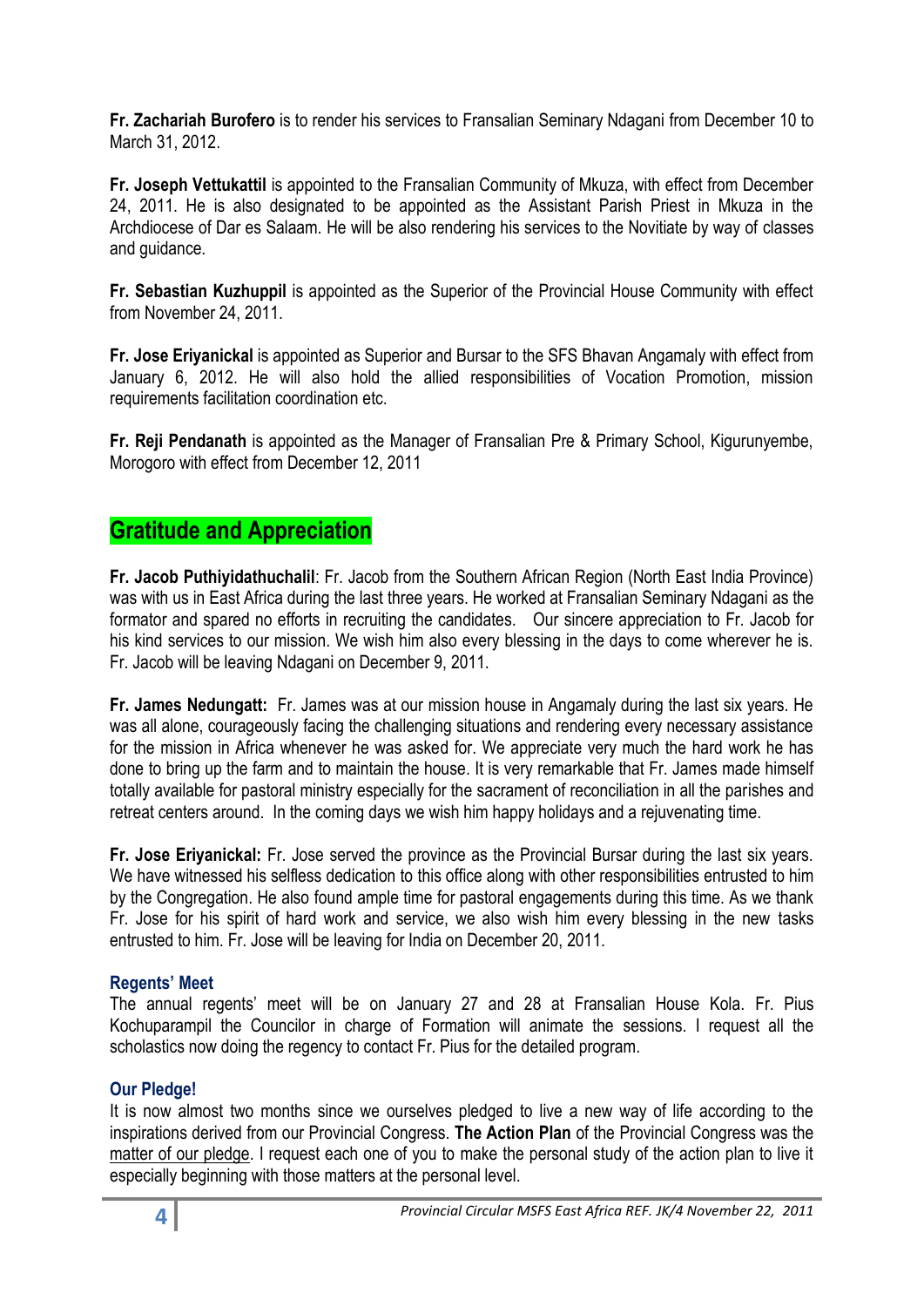# **Pilgrimage to Holy Land**

**Fr. Sebastian Kuzhuppil** will be making a pilgrimage to the Holy Land from December 20 to 28, 2011. During his home holidays he will be joining a group arranged by Charis Bhavan in India. **Fr. Devadoss Francis** and **Fr. Tomy Kattikanayil** will be visiting the Holy Land and attending a renewal program from January 23 to February 9, 2012. Let us thank God for this opportunity and pray for all those who make this possible. We wish our confreres a graceful time in Holy Land.

#### **New Apostolic community**

The MSFS Community at LCI Arusha and the MSFS Community at Ngurdotto will now form the new Arusha Apostolic Community. This decision was made taking into consideration the big geographical distances to the communities in Dar es Salaam. I request and authorize **Fr. Nelson Antony** to hold the first meeting and to conduct the elections not later than the end of December.

#### **Ndagani Seminary Kenya – Re-opened**

After many challenging days of troubles and restlessness, the situation at Fransalian Seminary Ndagani is calm now. I thank you very sincerely for the prayers and your genuine concern in those moments of difficulties. I also appreciate the solidarity and genuine concern shown by the **Bishop of Meru Most Rev. Salesius Mugambi** and the local clergy, other religious, the civil authorities, the police force and parish leaders in coming to our rescue and to console and strengthen us. My sincere appreciation for all our confreres in Kenya for the magnanimous courage and deep faith in God, with which they faced the times of trials. The deep sense of solidarity and unity and genuine concern for one another was very well manifested in every step. The seminary was reopened again on November 8, 2011. The police offers the seminary special protection still for some more days. Let us continue to pray that God will keep us safe. We wish the Fathers and Brothers at Ndagani Seminary a new beginning with new confidence.

#### **Installation of Fr. Sony Kochumalayil**

On 13th November 2011 in the parish church of Euerdorf, Würzburg, Germany, Fr. Sony Kochumalayil was officially installed as the new Parish Priest of the Churches, Aura, Euerdorf, Ramsthal, Sulzthal and Wirmsthal. The festive ceremony and the Eucharist Celebration were led by the Dean, was concelebrated by 11 priests and 2 deacons, accompanied by church chorus, and participated by a church-full of parishnors and guests. Fr. Sabu Francis (Delegate of Rev. Fr. Superior General), Fr. Wilson Packiam (Delegate of Fr. Provincial) congratulated Fr. Sony and greeted the parishnors on behalf of the congregation. The local political representatives and parish council chairman expressed their joy of getting a young Indian Fransalian with an African background as their new Shepherded. In his homily and thanksgiving speech, Fr. Sony insisted on the importance of working together as people of one family experiencing together the merciful love of the Lord. After the Holy Eucharistic Celebration, the participants were led by the local band group to the parish hall for a friendly get together. We congratulate Fr. Sony for being able to shoulder this heavy responsibility and wish him the blessings of God to be a good shepherd for the people of God.

#### **Church Blessing Mji Mpya Dar Es Salaam**

The newly constructed parish church in the parish of Mji Mpya in the Arch diocese of Dar es Salaam was blessed and opened by **His Eminence Polycarp Cardinal Pengo** the Archbishop of Dar e Salaam on October 9, 2011. The occasion was attended by more than a thousand of faithful and many MSFS confreres and diocesan priests and religious. The Altar of the Church was consecrated and the relic of St. Alphonsa of Bharanaganam was placed in it. On that day more than 200 children received the first Holy Communion and it added brilliant splendor to the day. Our heartfelt congratulations to Fr. Sunny Mattathil the parish priest, Fr. Stephen Gerald the assistant parish priest, the sisters, catechists leaders